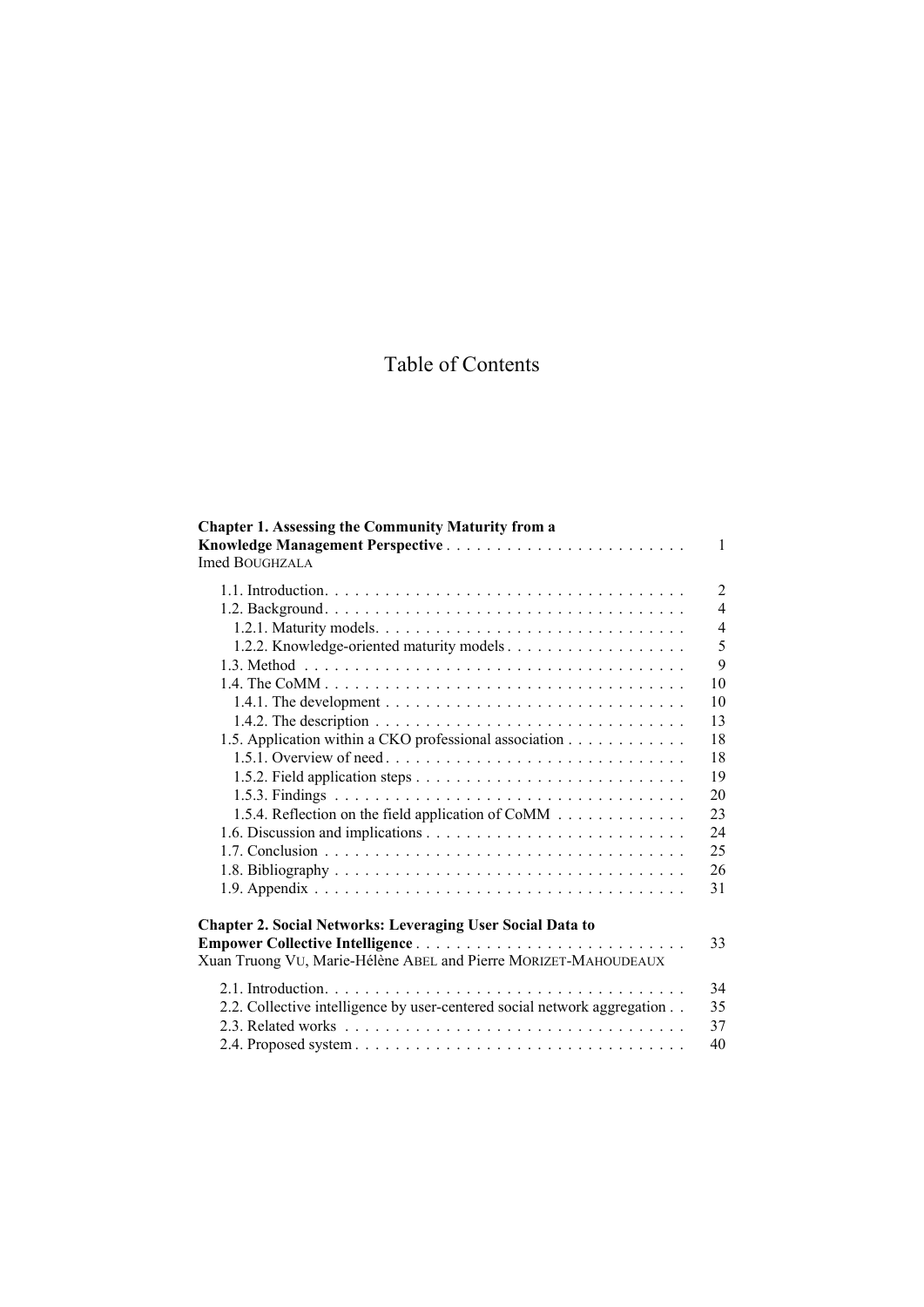## vi Information Systems for Knowledge Management

| 2.4.1. User-centered social network aggregation                                                  | 41<br>45<br>48 |
|--------------------------------------------------------------------------------------------------|----------------|
|                                                                                                  | 50             |
| 2.6. Use scenario $\ldots \ldots \ldots \ldots \ldots \ldots \ldots \ldots \ldots \ldots \ldots$ | 53             |
|                                                                                                  | 54             |
|                                                                                                  | 57             |
|                                                                                                  | 58             |
|                                                                                                  | 58             |
| Chapter 3. Sociocultural Knowledge Management toward the                                         |                |
| Adaptation of a CSCL Environment                                                                 | 61             |
| Fadoua OUAMANI, Narjès Bellamine Ben SAOUD and                                                   |                |
| Henda Hajjami Ben GHEZALA                                                                        |                |
|                                                                                                  | 61             |
| 3.2. The concept of culture and sociocultural factors                                            | 63             |
|                                                                                                  | 64             |
|                                                                                                  | 65             |
|                                                                                                  | 66             |
|                                                                                                  | 67             |
|                                                                                                  | 70             |
|                                                                                                  |                |
| 3.3. The relation between sociocultural human                                                    |                |
|                                                                                                  | 71             |
|                                                                                                  | 71             |
|                                                                                                  | 73             |
|                                                                                                  | 74             |
| 3.4. Sociocultural considerations in collaborative environments                                  | 75             |
| 3.4.1. Study of existing culturally sensitive tools                                              | 75             |
|                                                                                                  | 76             |
| 3.5. The proposed ontology-based sociocultural user profile                                      | 78             |
| 3.6. The conceptual ontology framework based adaptation approach                                 | 82             |
| 3.7. The sociocultural aware KM system for CSCL.                                                 | 83             |
|                                                                                                  | 86             |
|                                                                                                  | 87             |
| <b>Chapter 4. An Argumentation-based Rough Set Theory for</b>                                    |                |
|                                                                                                  | 93             |
| Sarra BOUZAYANE, Imène BRIGUI-CHTIOUI, Inès SAAD                                                 |                |
|                                                                                                  | 93             |
|                                                                                                  | 95             |
| 4.2.1. Dominance-based rough set approach (DRSA)                                                 | 95             |
|                                                                                                  | 97             |
|                                                                                                  |                |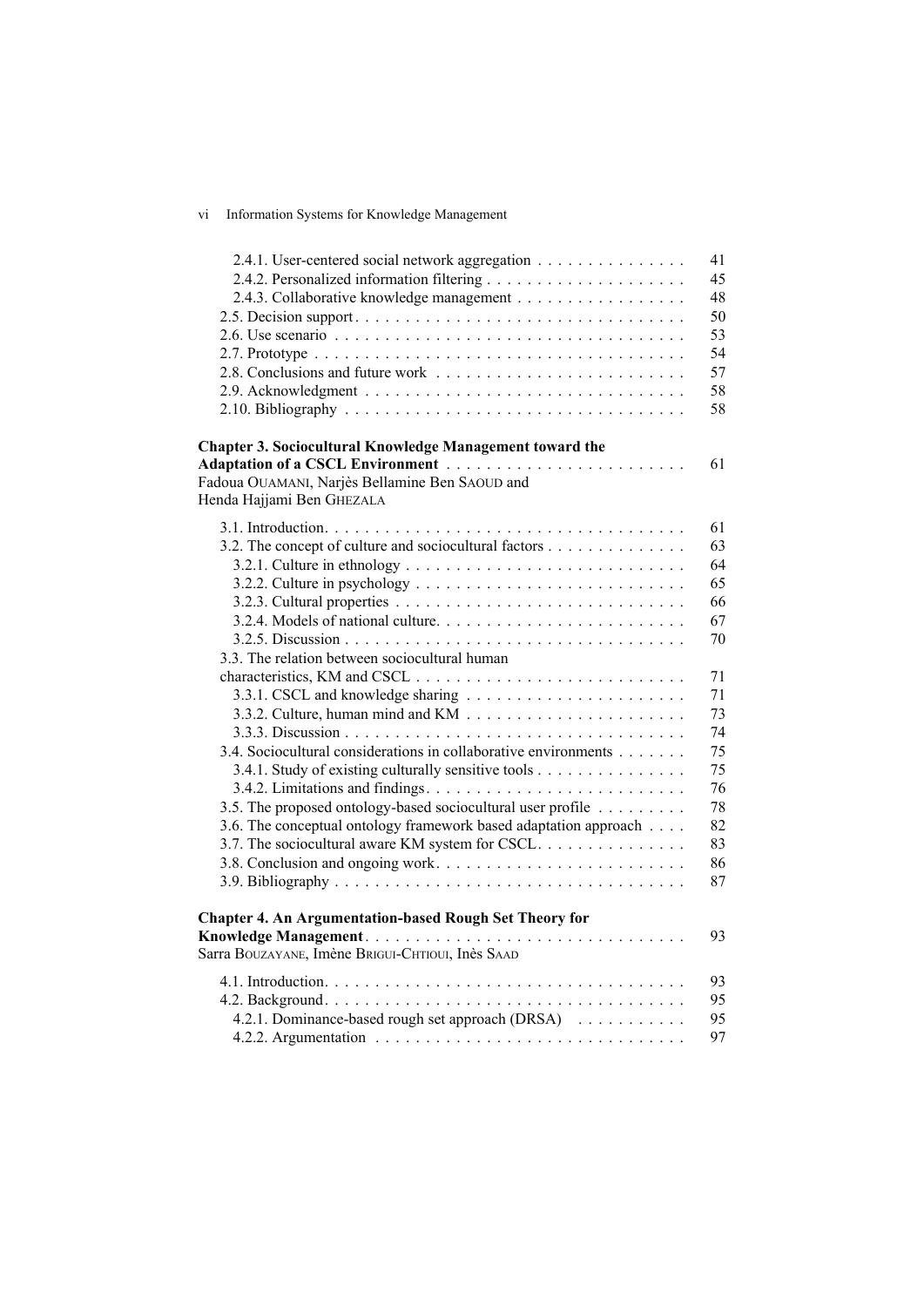|                                                                                                                           | 104 |
|---------------------------------------------------------------------------------------------------------------------------|-----|
|                                                                                                                           | 106 |
|                                                                                                                           | 116 |
|                                                                                                                           | 116 |
|                                                                                                                           | 117 |
| 4.4.3. Argument and counter-argument evaluation                                                                           | 120 |
|                                                                                                                           | 121 |
|                                                                                                                           | 123 |
|                                                                                                                           | 126 |
|                                                                                                                           | 126 |
| <b>Chapter 5. Considering Tacit Knowledge When Bridging</b><br>Knowledge Management and Information Systems for           |     |
|                                                                                                                           | 131 |
| Pierre-Emmanuel ARDUIN, Camille ROSENTHAL-SABROUX, and<br>Michel GRUNDSTEIN.                                              |     |
|                                                                                                                           | 132 |
|                                                                                                                           | 133 |
| 5.2.1. A vision of knowledge within the organization<br>5.2.2. Ethnographic workplace study: participation                | 133 |
| as a means to observe $\ldots \ldots \ldots \ldots \ldots \ldots \ldots \ldots \ldots \ldots \ldots$                      | 134 |
| 5.2.3. Incommensurability: when communication breaks down                                                                 | 136 |
|                                                                                                                           | 138 |
| 5.3.1. Fieldwork through participant observation                                                                          | 139 |
| 5.3.2. Highlighting evidences and levels with ISO/IEC 15504<br>5.3.3. Rating the attributes and assessing tacit knowledge | 141 |
|                                                                                                                           | 146 |
|                                                                                                                           | 149 |
| 5.4.1. Describing the field. $\ldots \ldots \ldots \ldots \ldots \ldots \ldots \ldots \ldots \ldots$                      | 149 |
| 5.4.2. Discussing the collected data and the results                                                                      | 151 |
|                                                                                                                           | 154 |
|                                                                                                                           | 155 |
|                                                                                                                           | 156 |
| <b>Chapter 6. Relevant Information Management in Microblogs</b><br>Soumaya CHERICHI and Rim FAIZ                          | 159 |
|                                                                                                                           |     |
|                                                                                                                           | 160 |
|                                                                                                                           | 161 |
|                                                                                                                           | 163 |
|                                                                                                                           | 164 |
| 6.3.2. Metric measure of the impact of criteria to improve search results.                                                | 168 |
|                                                                                                                           | 172 |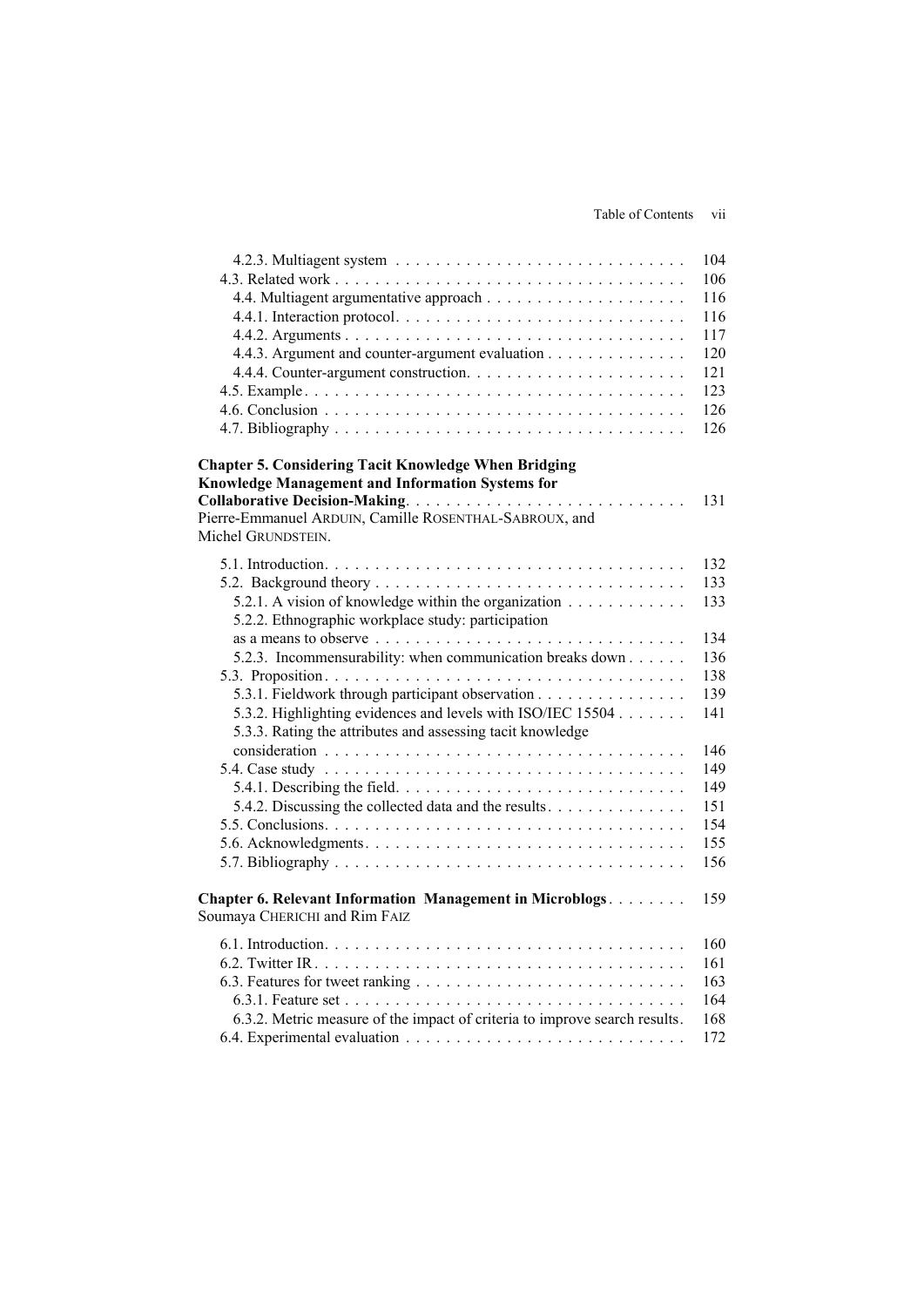viii Information Systems for Knowledge Management

|                                                                  | 172 |
|------------------------------------------------------------------|-----|
|                                                                  | 173 |
|                                                                  | 176 |
|                                                                  | 177 |
| <b>Chapter 7. A Legal Knowledge Management System</b>            |     |
|                                                                  | 183 |
| Karima DHOUIB and Faïez GARGOURI                                 |     |
|                                                                  | 183 |
|                                                                  | 185 |
|                                                                  | 186 |
| 7.2.2. Legal decision support systems and legal expert systems   | 187 |
|                                                                  | 187 |
|                                                                  | 188 |
|                                                                  | 188 |
|                                                                  | 189 |
| 7.4.1. Existing ontology construction methodologies              | 190 |
|                                                                  | 193 |
|                                                                  | 196 |
|                                                                  | 198 |
|                                                                  | 201 |
| 7.5. Jurisprudence decision structuring methodology (JDSM)       | 202 |
| 7.5.1. Thematic document structuring: some related works         | 203 |
|                                                                  | 204 |
|                                                                  | 209 |
|                                                                  | 210 |
|                                                                  |     |
| <b>Chapter 8. Foundations for a Core Ontology of</b>             |     |
| Mohamed TURKI, Gilles KASSEL, Inès SAAD and Faïez GARGOURI       | 215 |
|                                                                  |     |
|                                                                  | 216 |
|                                                                  | 218 |
|                                                                  | 220 |
| 8.2.2. Actions, participation roles and participatory capacities | 222 |
|                                                                  | 224 |
| 8.3. A core ontology of an organization's processes              | 224 |
|                                                                  | 226 |
|                                                                  | 231 |
|                                                                  | 234 |
|                                                                  | 240 |
|                                                                  | 243 |
|                                                                  | 244 |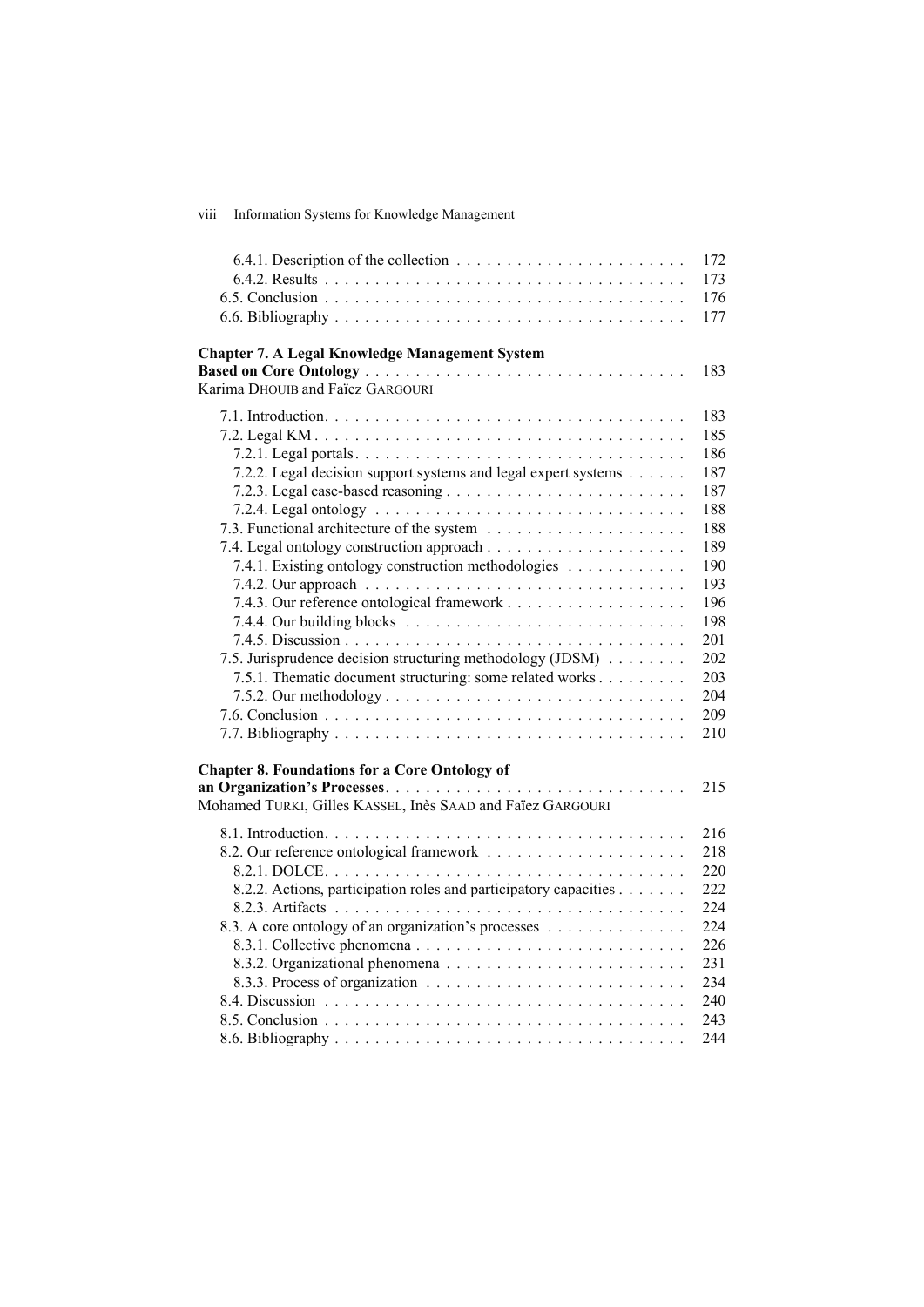| <b>Chapter 9. A Business Process Evaluation Methodology</b><br>for Knowledge Management Based on Multicriteria                                                                                   |                                                                                  |
|--------------------------------------------------------------------------------------------------------------------------------------------------------------------------------------------------|----------------------------------------------------------------------------------|
| $\mathbb{R}^2$<br>Mohamed TURKI, Inès SAAD, Faïez GARGOURI and Gilles KASSEL                                                                                                                     | 249                                                                              |
| 9.4.1. Phase 1: preference model construction.<br>9.4.2. Phase 2: exploitation of the preference model<br>9.5. The decision support system for identifying sensitive                             | 249<br>252<br>254<br>256<br>257<br>262<br>264<br>264<br>265<br>265               |
| 9.10. Appendix 2. Contribution degree computing algorithm                                                                                                                                        | 267<br>268<br>271<br>272<br>273<br>275<br>277                                    |
| <b>Chapter 10. A Collaborative Approach for Optimizing</b><br><b>Continuity between Knowledge Codification with</b><br>Knowledge Engineering Methods and Knowledge Transfer.<br>Thierno TOUNKARA | 279                                                                              |
| 10.2.3. Absorptive capacity of knowledge receivers<br>10.2.4. Cultural and organizational contexts<br>10.4.2. Focus groups for data collection and generation of                                 | 279<br>280<br>281<br>283<br>284<br>285<br>286<br>286<br>286<br>290<br>290<br>290 |
| 10.5. Codifying with knowledge engineering methods:                                                                                                                                              | 293                                                                              |